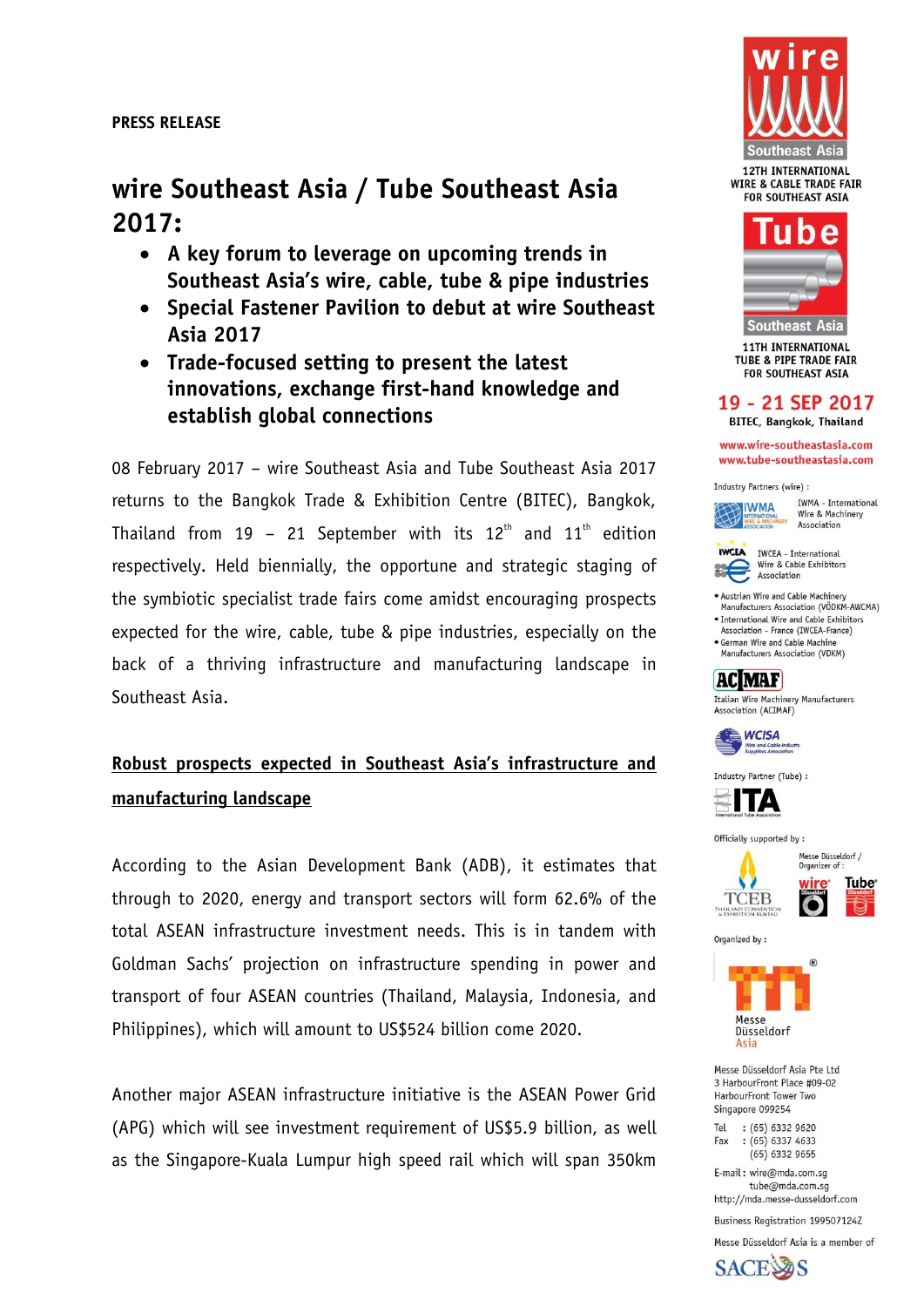and is expected to start operations in 2026. On the manufacturing front, should ASEAN implement the ASEAN Economic Community's integration strategy fully and is able to capture a larger share of global manufacturing, the region could gain US\$280-US\$625 billion in annual GDP by 2030 as stated in a recent report by the McKinsey Global Institute.

#### **Special Zone: Fastener Pavilion**

Set against this infrastructure growth, alongside the expansion of the automobile, new energy, high-speed rail, urban transport, aerospace, petrochemical, infrastructure construction and other application industries, these have brought about new opportunities for the fastener industry. Reflecting such global trends, a special zone on fastener technology will make its debut at wire Southeast Asia 2017. The Fastener Pavilion will feature a dedicated showcase on the complete upstream and downstream industry chain on fastener technology, with an exhibit profile that range from standard fasteners and nonstandard ones, fasteners application in various industries, to manufacturing skills and supporting facilities of fasteners.

## Industry-specific exhibit profile and seminar line-up, driven by wire and Tube – world's leading trade fairs for wire, cable and tube

Reflecting the established credentials of the world's leading trade fairs wire - the International Wire and Cable Fair - and Tube - the International Tube Fair, and supported by prominent industry partners, wire and Tube Southeast Asia 2017 will simultaneously present technology highlights from the synergistic wire and tube industries, be the focal platform to insights of the industries' latest developments and an arena for face-to-face meetings in forging business linkages and partnerships.





**11TH INTERNATIONAL TURF & PIPF TRADE FAIR FOR SOUTHEAST ASIA** 

### 19 - 21 SEP 2017

**BITEC, Bangkok, Thailand** 

www.wire-southeastasia.com www.tube-southeastasia.com

Industry Partners (wire) :



IWMA - International Wire & Machinery Association



Wire & Cable Exhibitors

• Austrian Wire and Cable Machinery<br>Manufacturers Association (VÖDKM-AWCMA) · International Wire and Cable Exhibitors

Association - France (IWCEA-France) · German Wire and Cable Machine





Italian Wire Machinery Manufacturers Association (ACIMAF)



Industry Partner (Tube) :



Officially supported by : Messe Düsseldorf /



Omanizer of : Tube<sup>®</sup> wire<sup>.</sup>

Organized by:



Messe Diisseldorf Asia Pte Ltd 3 HarbourFront Place #09-02 HarbourFront Tower Two Singapore 099254

Tel  $:(65) 6332 9620$  $:(65) 6337 4633$ Fax  $(65)$  6332 9655

E-mail: wire@mda.com.sg tube@mda.com.sg http://mda.messe-dusseldorf.com

Business Registration 199507124Z

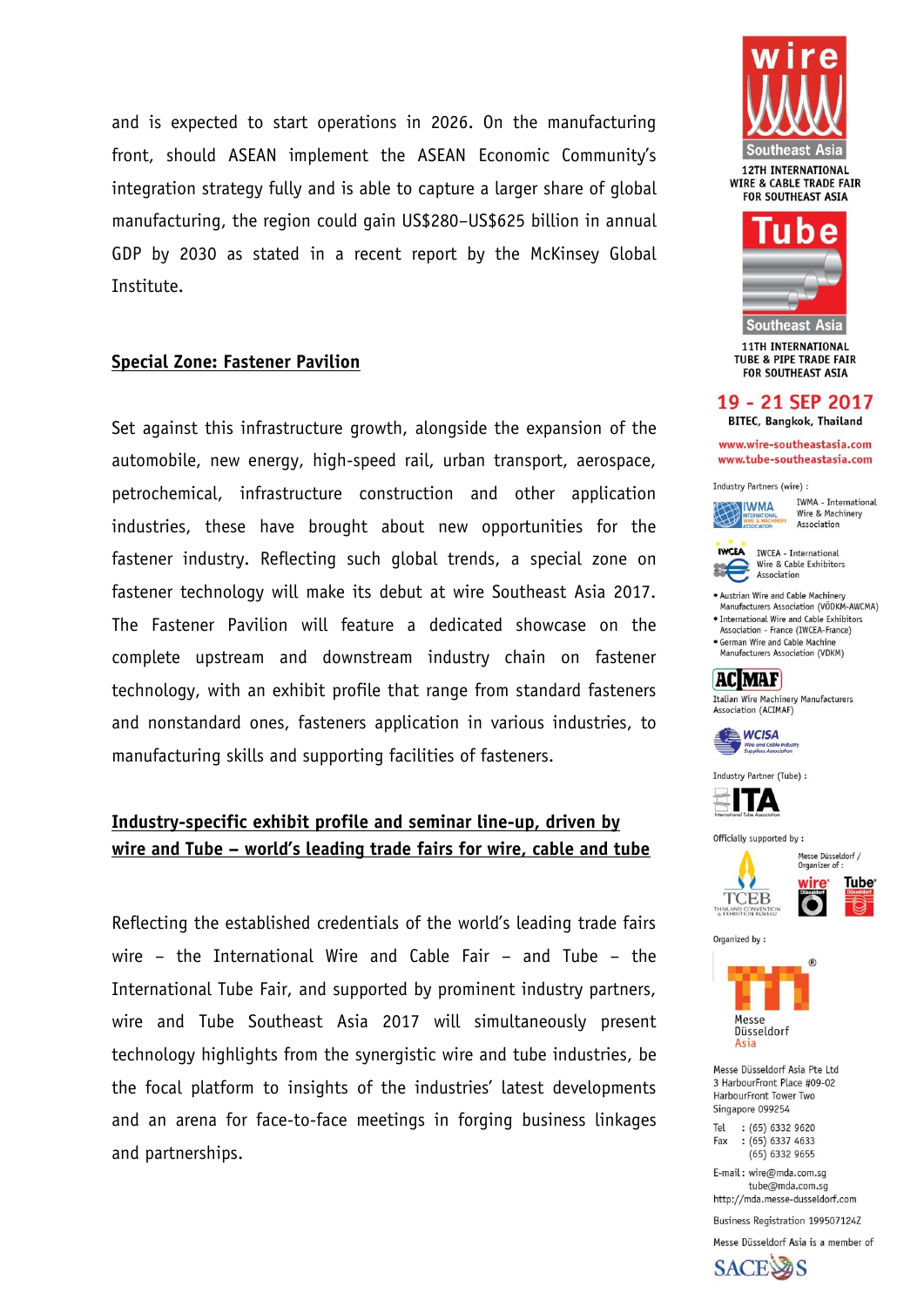The dynamic line-up at wire and Tube Southeast Asia 2017 will feature an all-encompassing range of innovative machinery in wire, cable, tube and pipe manufacturing, processing and finishing, fastener technology, new processes in measuring, control and test engineering and specialist areas, as well as new and upgraded tools and auxiliary materials, augmented by a series of conferences and seminars.

- Machinery for:
	- Wire and cable manufacturing and processing
	- Wire products manufacturing and finishing
	- Fastener production
	- Spring making
	- Fibre optics manufacturing
	- Tube and pipe manufacturing and processing machinery
- **Fastener technology**
- **Process technology tools**
- **Auxiliary process technology materials**
- Materials, special wires and cables
- **Tools, auxiliary materials**
- Iron, steel, stainless steel and non-ferrous tubes and accessories
- Other tubes (including concrete, plastic, stoneware, etc.)
- **EXECUTE:** Measuring and control technology
- **Test engineering**
- **EXECUTE:** Installations for environmental protection
- Specialist areas and services, etc.

Augmenting the expansive product range on the show floor is the inaugural Tube & Pipe Industry Development Seminar organised by the International Tube Association. The seminar calls for exhibitors of Tube Southeast Asia 2017 to submit an abstract that focuses on





11TH INTERNATIONAL **TUBE & PIPE TRADE FAIR** FOR SOUTHEAST ASIA

# 19 - 21 SEP 2017

**BITEC, Bangkok, Thailand** 

www.wire-southeastasia.com www.tube-southeastasia.com

Industry Partners (wire) :

IWMA - International **NIWMA** Wire & Machinery Association



Wire & Cable Exhibitors

- Austrian Wire and Cable Machinery<br>Manufacturers Association (VÖDKM-AWCMA) · International Wire and Cable Exhibitors
- Association France (IWCEA-France) German Wire and Cable Machine
- Manufacturers Association (VDKM)

# **ACMAF**

Italian Wire Machinery Manufacturers<br>Association (ACIMAF)



Industry Partner (Tube) :



Officially supported by:





Organized by:



Messe Düsseldorf Asia Pte Ltd 3 HarbourFront Place #09-02 HarbourFront Tower Two Singapore 099254

Tel : (65) 6332 9620  $:(65) 6337 4633$ Fax  $(65) 6332 9655$ 

E-mail: wire@mda.com.sq tube@mda.com.sq http://mda.messe-dusseldorf.com

Business Registration 199507124Z

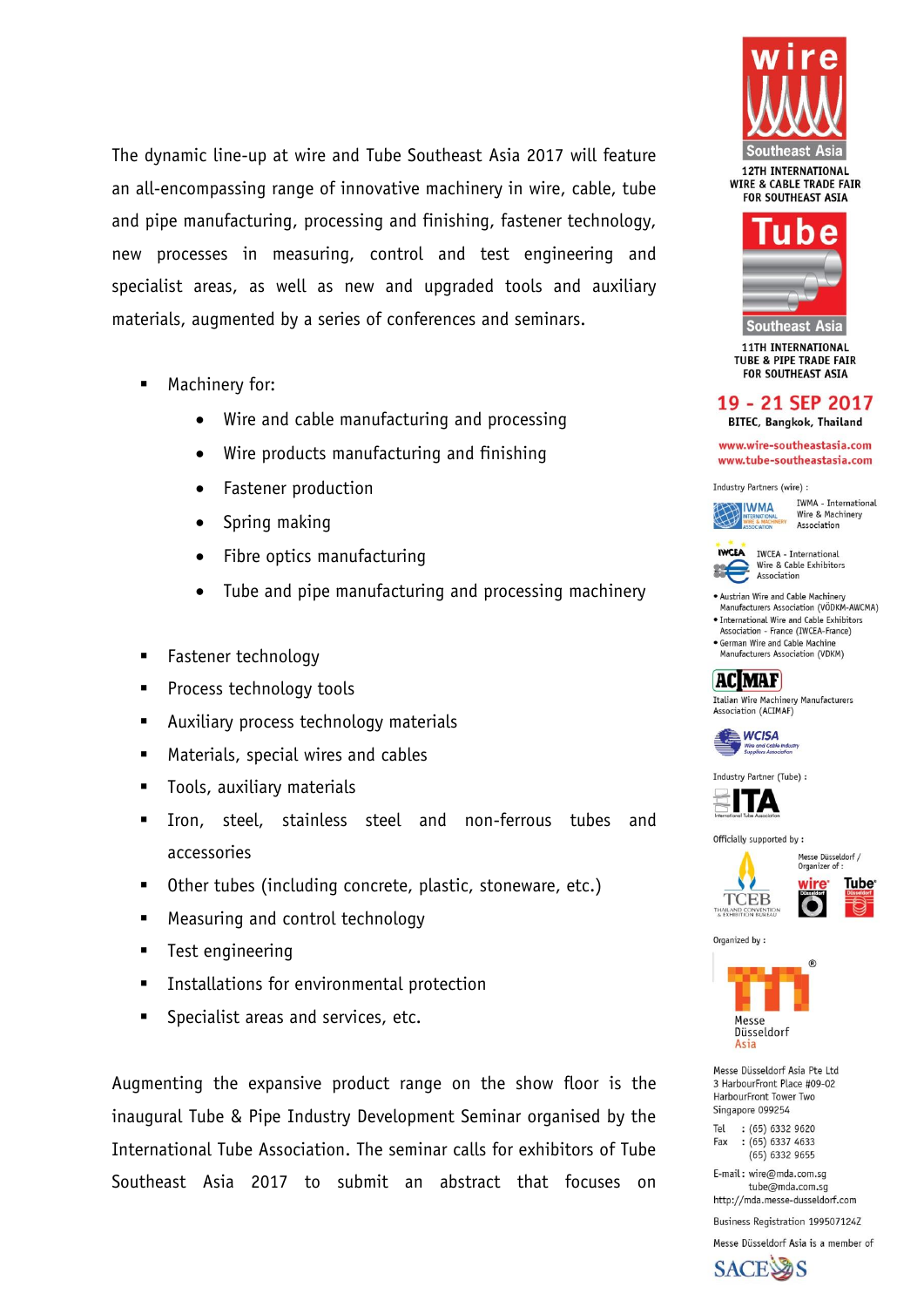technical/economical classifications, new technologies, modernisation, R&D or recent case studies that would increase the competitiveness of the business against the current industry climate. Each submitted proposal will be considered by the association's technical committee.

#### **Success of wire and Tube Southeast Asia 2015**

Proven to be the leading platform for global trade opportunities for the synergistic sectors, wire and Tube Southeast Asia 2015 came to a successful close on 18 September. The co-staged synergistic exhibitions were presented by 411 internationally prominent companies from 33 countries, including 7 National Pavilions and country groups from Austria, China, Germany, Italy, Taiwan, the UK and USA. At closing, the event three-day exhibition welcomed 7144 international trade visitors from 56 countries.

Almost 33% of these visitors came from outside Thailand, from countries such as Bangladesh, India, Malaysia, Singapore, Taiwan, Indonesia, Myanmar and Pakistan as well as visiting delegations from China, Japan, Korea and Vietnam, manifesting wire and Tube Southeast ASIA 2015 as the regional platform for the wire and tube industries. The trade fairs also received visits by 73 local factories from Bangkok Steel Wire, Bangkok Cable, Kulthorn Materials & Control, Thai Wire Products, among others.

For 2015 Post Show Report, visit: [http://www.wire](http://www.wire-southeastasia.com/post-show-report.html)[southeastasia.com/post-show-report.html](http://www.wire-southeastasia.com/post-show-report.html)

**Space Bookings Are Now Open!** For more information, please visit: [www.wire-southeastasia.com](http://www.wire-southeastasia.com/) | [www.tube-southeastasia.com](http://www.tube-southeastasia.com/)





**11TH INTERNATIONAL** TURF & PIPF TRADE FAIR **FOR SOUTHEAST ASIA** 

# 19 - 21 SEP 2017

**BITEC, Bangkok, Thailand** 

www.wire-southeastasia.com www.tube-southeastasia.com

Industry Partners (wire) :



IWMA - International Wire & Machinery Association



**IWCEA - International** Wire & Cable Exhibitors

• Austrian Wire and Cable Machinery<br>Manufacturers Association (VÖDKM-AWCMA) · International Wire and Cable Exhibitors

Association - France (IWCEA-France) · German Wire and Cable Machine

Manufacturers Association (VDKM)



Italian Wire Machinery Manufacturers Association (ACIMAF)



Industry Partner (Tube) : IТА







Organized by:



Messe Düsseldorf Asia Pte Ltd 3 HarbourFront Place #09-02 HarbourFront Tower Two Singapore 099254

Tel  $:(65) 6332 9620$  $:(65)$  6337 4633 Fax  $(65)$  6332 9655

E-mail: wire@mda.com.sq tube@mda.com.sq http://mda.messe-dusseldorf.com

Business Registration 199507124Z

Messe Düsseldorf Asia is a member of



**- End -**